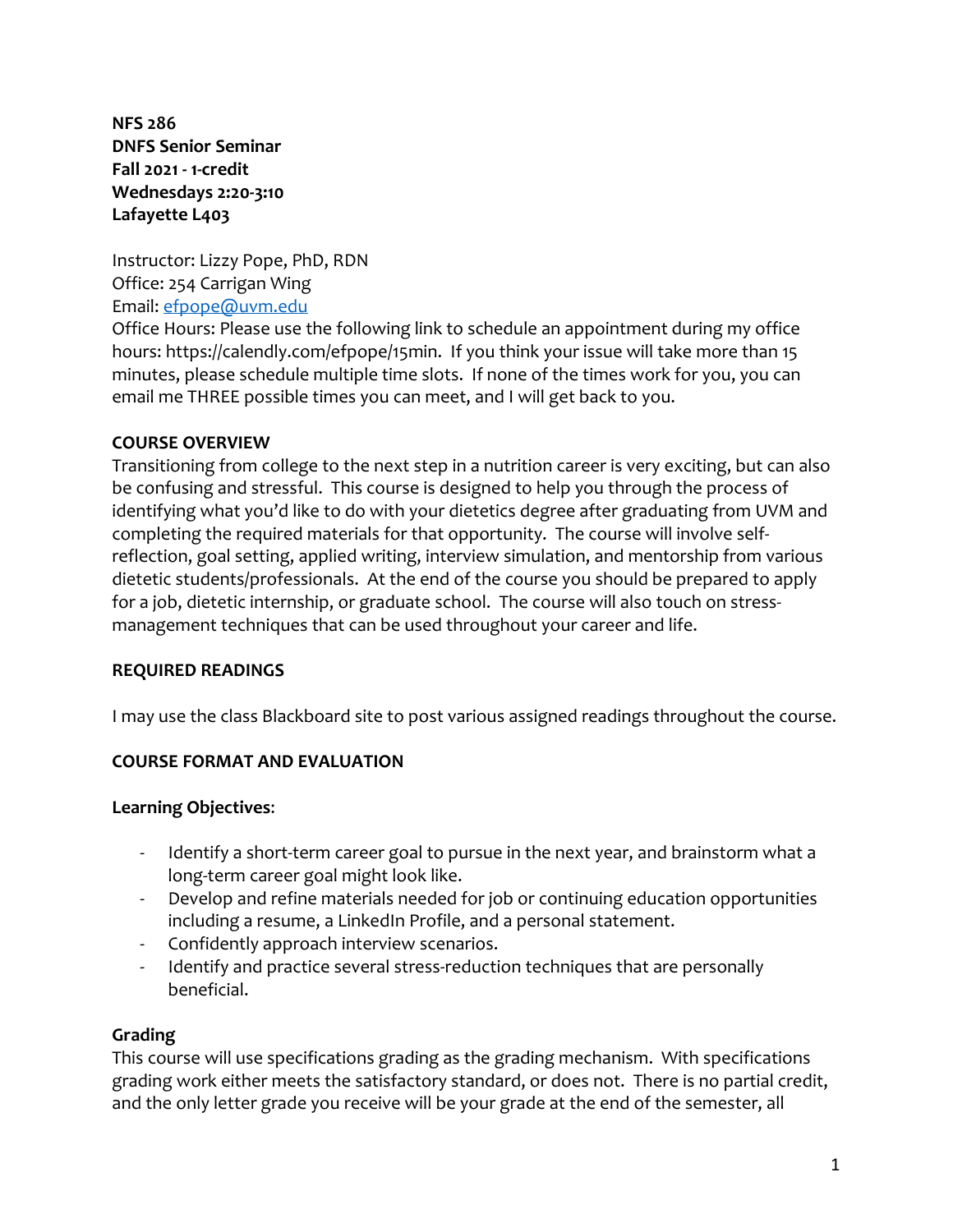assignments will be assessed as "Satisfactory" or "Unsatisfactory." In this system, assignments are "bundled" into four tiers representing the requirements to master a set of learning goals and earn the corresponding letter grade. To earn a particular grade, you need to meet ALL the requirements in that grade bundle.

### **Why Specs Grading?**

My primary goal for NFS 286 is to prepare you to apply to a job, graduate school or an internship after UVM. The assignments are designed to determine whether you're meeting the course objectives or you're not. I'm instituting this grading system because I'm hoping it will increase engagement with the material, while decreasing stress over grades. I'll be happy if everyone gets an A, but I'll also be happy if everyone gets the grade they set out to get. Maybe you want to allocate your resources to other classes and get a "C" in this one. That's fine, this structure lets you choose to do that by handing in less work, but the work you do hand in still needs to meet the specific assignment standards. If you want to earn an "A" you will need to produce quality work. To be successful in this system you will need to VERY carefully review assignment requirements before handing things in. Let's state that again. Whenever you are completing an assignment in this course you should expect that on Blackboard the criteria needed to reach "satisfactory" are clearly denoted. Meet those.

### **Learning Objectives:**

Those who earn a "D" in the course will have demonstrated the ability to:

Identify short-term career goal to pursue in the next year, and brainstorm what a long-term career goal might look like.

Those who earn a "C" in the course by illustrating a higher level of understanding will have also demonstrated their ability to:

Identify and practice several stress-reduction techniques that are personally beneficial.

Those who earn a "B" in the course by illustrating a higher level of mastery will have also demonstrated their ability to:

Develop materials needed for job or continuing education opportunities including a resume, a LinkedIn Profile, and a personal statement.

Those who earn an "A" in the course by illustrating the highest level of mastery will have also demonstrated the ability to:

- Develop **and refine** materials needed for job or continuing education opportunities including a resume, a LinkedIn Profile, and a personal statement.
- Confidently approach interview scenarios.

## **Grade Bundles:**

Minimum Requirements for an A:

- 1. Complete 4 Self-Reflections earning satisfactory
- 2. Complete the Resume assignment, earning satisfactory.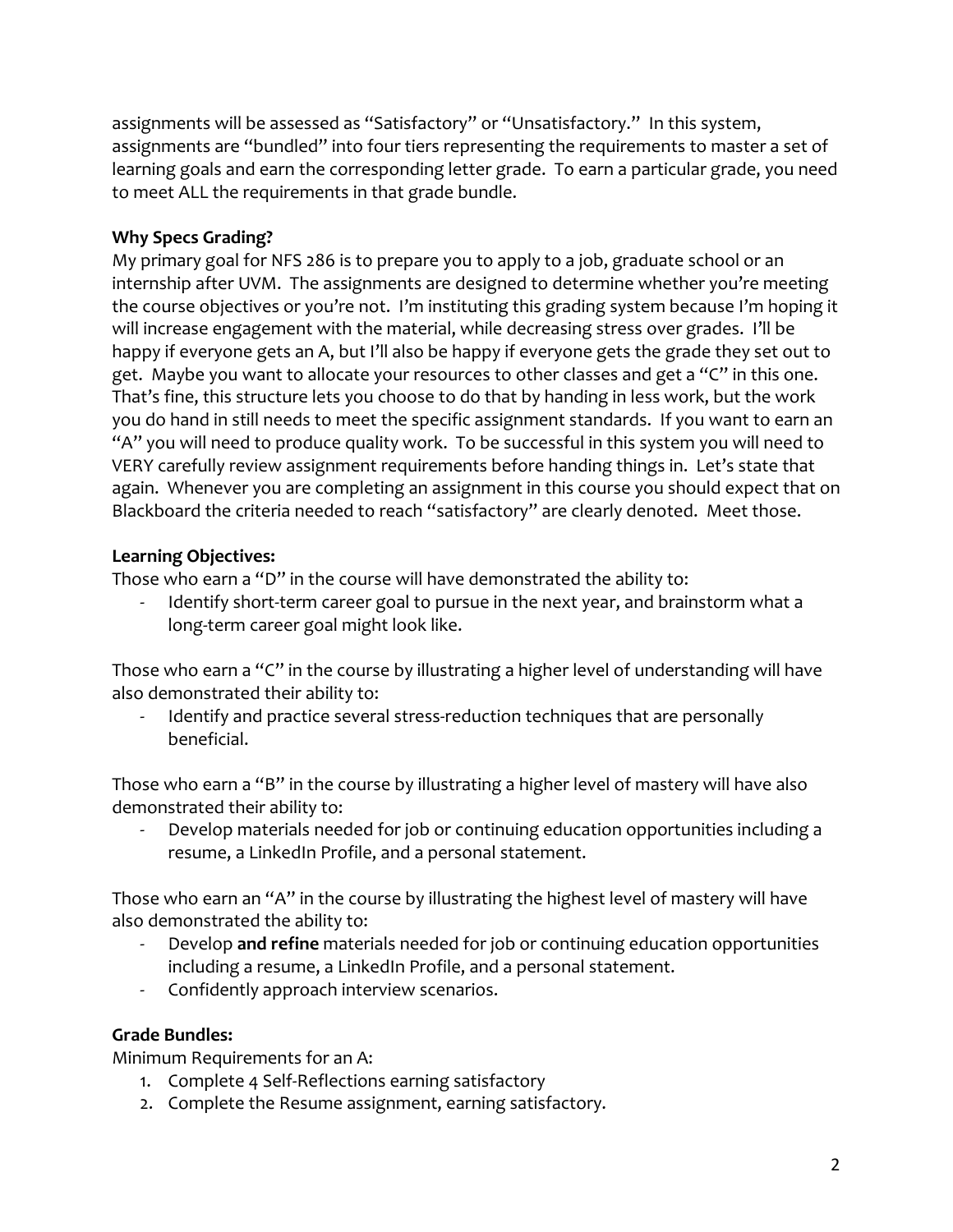- 3. Complete the Personal Statement assignment at satisfactory level
- 4. Complete a viable LinkedIn Page earning satisfactory

Minimum Requirements for a B:

- 1. Complete 3 Self-Reflections earning satisfactory
- 2. Complete one draft of the Resume assignment, but not a revision.
- 3. Complete one draft of the Personal Statement assignment, but not a revision.
- 4. Complete a viable LinkedIn Page earning satisfactory

Minimum Requirements for a C:

- 1. Complete 2 Self-Reflections earning satisfactory
- 2. Complete one draft of the Resume assignment, but not a revision
- 3. Complete one draft of the Personal Statement assignment, but not a revision

Minimum Requirements for a D:

- 1. Complete 1 Self-Reflections earning satisfactory
- 2. Complete one draft of the Resume assignment, but not a revision

#### **"Candies" and Flexibility**

Sometimes life happens, and you're not on your A game. Every student will be given 2 "candies" this semester. Just like real-world candy, this virtual candy is a special treat and will help make a subpar situation a bit better if used wisely and occasionally. You can use candies for the following:

- To revise an assignment that you did not earn "satisfactory" on. Revision must be completed within one week of receiving the original grade.
- To turn in an assignment up to 72 hours late
- $-$  Cashed in at the end of class to build your case for receiving a "+" grade, so an A+, B+, C+, D+.

Throughout the course there may be opportunities to earn additional candies. These opportunities will be announced in class and could include going to a specific talk, participating in a research project, or completing a bonus assignment. DO NOT beg for these opportunities. They are a possibility but are not guaranteed. Do not count on them to earn the grade you want.

## **How do I earn a "+" o r a "-" grade within one grade-level? I.e. how do I earn an A+, B+, C+, A-, B-, C-**

"+" or "-" grades will be awarded when a student's level of achievement falls between bundles. If you met all the requirements for the "B" bundle and did 4 self reflections instead of 3, you would receive a B+. So, if you just exceed, or just fall short of a certain bundle you will be awarded a "+" or "-" grade. Grades of A+ will only be awarded for performance that is above and beyond all course requirements.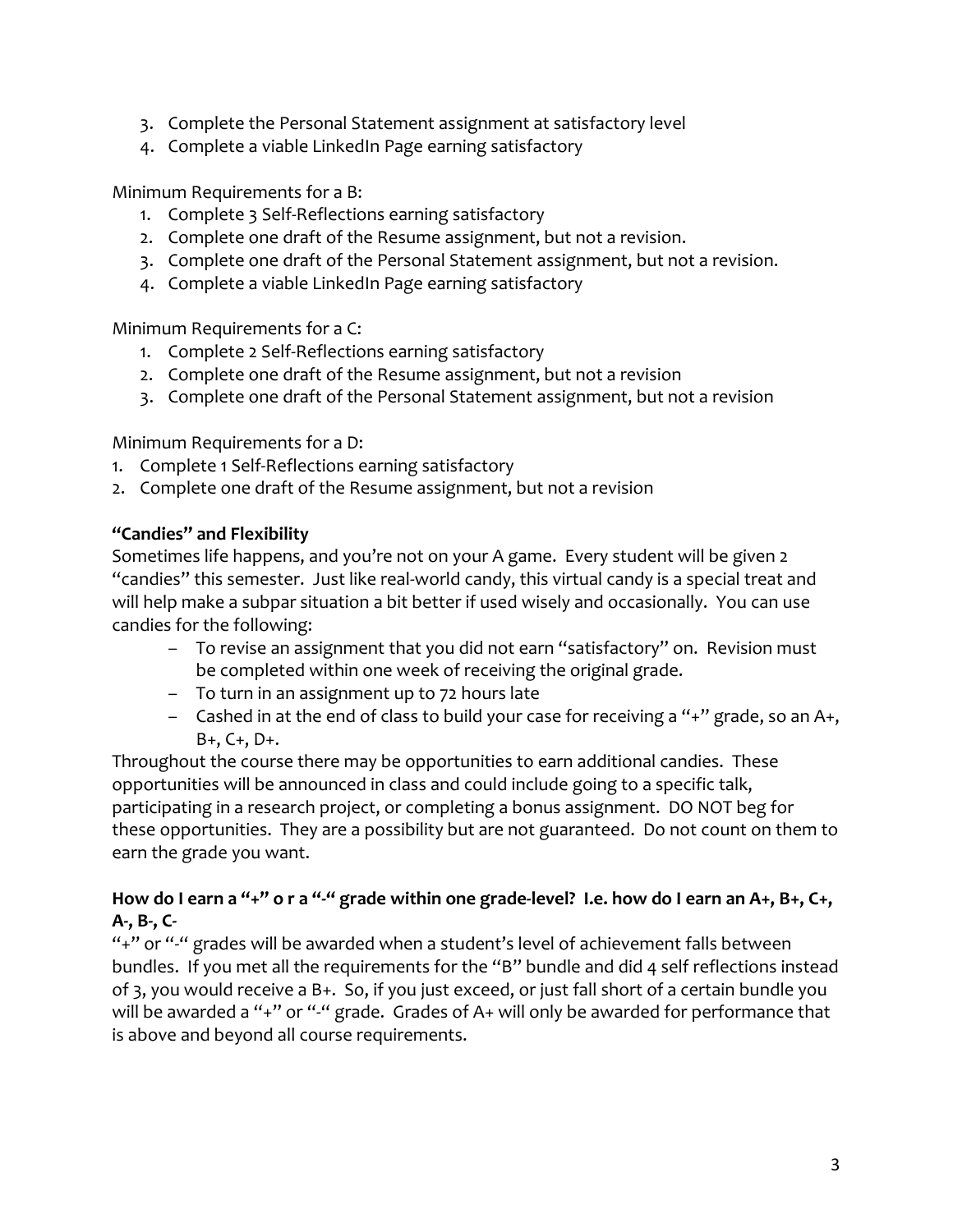## **Bargaining**

The course is setup so that you need to complete every assignment in a certain grade bundle in order to achieve that grade. If you do not complete every activity in a grade bundle please do not ask for special dispensation to achieve that grade. I will not bargain with you. Again, I WILL NOT BARGAIN WITH YOU. You can use candies to make up work you miss, and falling just short or just past a grade bundle can result in a "+" or "-" grade, but please do not ask me to relax the grading bundles for you, that is not fair to the work your peers have done.

## **ASSIGNMENT OVERVIEW**

**Self Reflections** - Self-reflections will allow you to reflect on where you're at in the process of figuring out "what's next." Self-reflections should be no longer than 500 words and touch on the following five topics:

- 1. What have you done since your last reflection to assist you on your journey to success after UVM?
- 2. Did you run into any snags, difficulties, or areas of uncertainty?
- 3. Name at least one success you have had small or large
- 4. What is/are your goal(s) for the next several weeks?
- 5. Name one stress-reduction technique you employed this week (can repeat from week to week)

Each Self Reflection can be completed in bullet or paragraph form and will be graded as satisfactory/unsatisfactory. See rubric on Blackboard or specifications sheet to see what elements need to be included to earn a satisfactory grade on your self-reflections.

**Resume Assignment –** You will be expected to draft a resume, check-in with Career Services for feedback, and then turn in a "final" draft that meets the expectations for "satisfactory."

**LinkedIn Profile-** You will build a complete LinkedIn Profile. A complete profile will be deemed "satisfactory."

**Personal Statement/Cover Letter Assignment –** Using DICAS guidelines, the guidelines of your first-choice program, or the guidelines for Cover Letters from Career Services, you will write your personal statement or Cover Letter. This will be an iterative process where you will write a first draft receive feedback from your peers, then write a second draft that I will provide feedback on. This second draft will be the draft that needs to meet satisfactory standards.

**Class Evaluation -** A course evaluation will be administered in-class at the end of the semester. The evaluation is anonymous and used to help improve the course as well as for promotion and tenure decisions for the instructor. It is my expectation that you will complete the evaluation.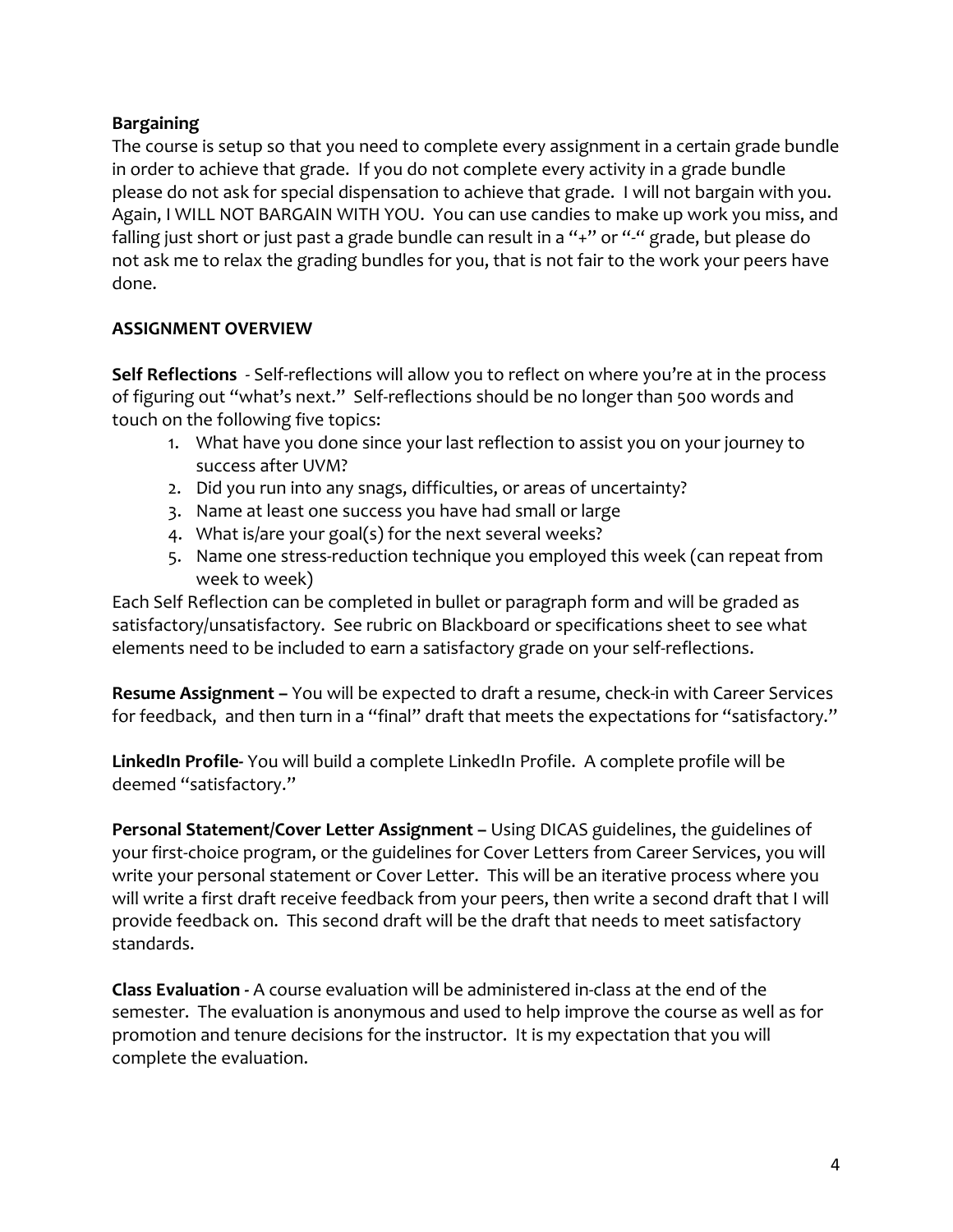#### **LATE POLICY**

If an assignment cannot be submitted on Blackboard, it is due by the beginning of class on the date specified. If an assignment can be submitted via Blackboard, it is due by midnight on the specified due date. No late assignments will be accepted. You can use a candy to extend a due date by 72 hours.

## **ATTENDANCE**

I expect that you will make every effort to come to class and participate. I also expect that if you are not feeling well, you will not come to class in order to protect yourself and those around you. For those of you who have to miss class, the course recordings from last year will be available on Blackbaord. There are several weeks where there was not course recording, and for those weeks you can ask a classmate for their notes. Attendance is not required in the course, but your learning experience will be enhanced if you are in class.

UVM expects students, faculty, and staff to remain compliant with all COVID-19 recommendations and measures in place for UVM, the State of Vermont, and the City of Burlington. This includes following all rules regarding facial coverings when attending class and generally in indoor spaces. If you do not follow these guidelines, I will ask you to leave the class. **If you forget your mask, you cannot enter the class and should go back and retrieve your mask.** The [Code of Student Conduct](https://www.uvm.edu/sites/default/files/UVM-Policies/policies/studentcode.pdf) outlines policies related to violations of University policies that protect health and safety on campus.

#### **COMMUNICATION**

I want to facilitate your success in the course and will be happy to meet with you during office hours, or schedule an appointment as needed. **If you want to set up an appointment with me please email me three possible times you can meet.** Also, I do not generally answer emails during the evenings or weekends (work-life balance is important for health!), but I do promise to do my absolute best to get back to you within 1 working day.

## **RECORDING CLASS SESSIONS**

Our class sessions may occasionally be audio-visually recorded for students in the class to refer back to, and for enrolled students who are unable to attend live. Students who participate with their camera engaged or utilize a profile image are agreeing to have their video or image recorded. If you are unwilling to consent to have your profile or video image recorded, be sure to keep your camera off and do not use a profile image. Likewise, students who un-mute during class and participate orally are agreeing to have their voices recorded. If you are not willing to consent to have your voice recorded during class, you will need to keep your mute button activated and communicate exclusively using the chat feature, which allows students to type questions and comments live.

## **POTENTIAL CHANGES DURING THE SEMESTER**

The University of Vermont reserves the right to make changes in the course offerings, mode of delivery, degree requirements, charges, regulations, and procedures contained herein as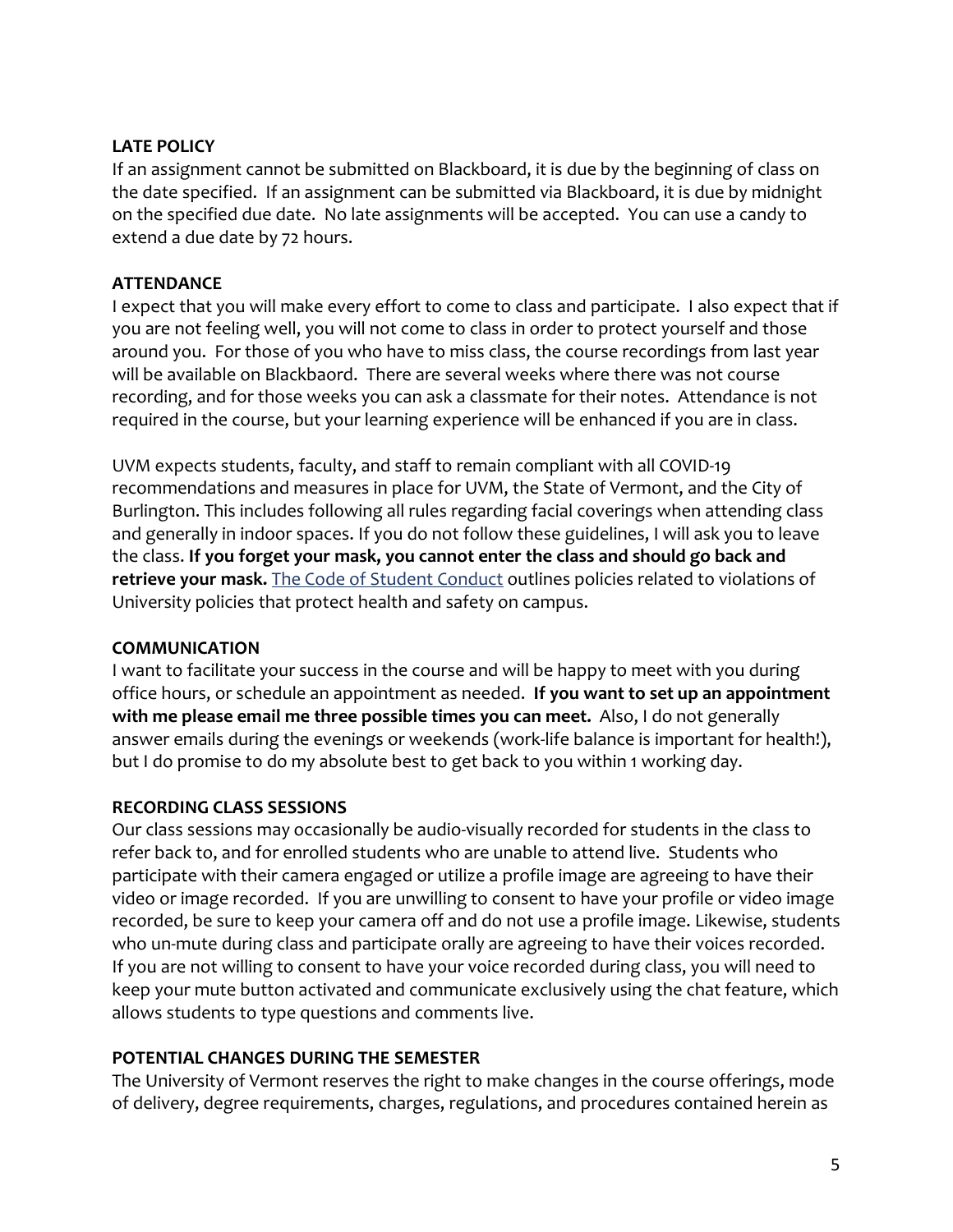educational, financial, and health, safety, and welfare considerations require, or as necessary to be compliant with governmental, accreditation, or public health directives.

## **PROHIBITION ON SHARING ACADEMIC MATERIALS**

Students are prohibited from publicly sharing or selling academic materials that they did not author (for example: class syllabus, outlines or class presentations authored by the professor, practice questions, text from the textbook or other copyrighted class materials, etc.); and students are prohibited from sharing assessments (for example homework or a take-home examination). Violations will be handled under UVM's Intellectual Property policy and Code of Academic Integrity.

### **ACADEMIC INTEGRITY**

UVM has an Academic Integrity policy that should be adhered to during this course. You can find a copy of the policy here: [http://www.uvm.edu/policies/student/acadintegrity.pdf.](http://www.uvm.edu/policies/student/acadintegrity.pdf)

### **RELIGIOUS HOLIDAYS**

Students have the right to practice the religion of their choice. Each semester students should submit, in writing to their instructors, but the end of the second full week of class, their documented religious holiday schedule for the semester. Faculty must permit students who miss work for the purpose of religious observance to make up this work.

### **DISABILITY ACCOMMODATIONS**

Students requiring special assistance due to a disability are asked to contact the instructor during the first week of classes so that reasonable accommodation for the disability can be determined and arranged. Disability documentation, testing, and accommodations are coordinated through the Student Accessibility Services office on campus: [http://www.uvm.edu/~access/.](http://www.uvm.edu/%7Eaccess/)

## **ACADEMIC-ATHLETIC CONFLICTS**

Student athletes need to notify me of any classes they may miss due to documented athletic conflicts by the end of the second week of the semester. We will then work on a plan to allow the student-athlete to make-up any work they miss because of an athletic conflict.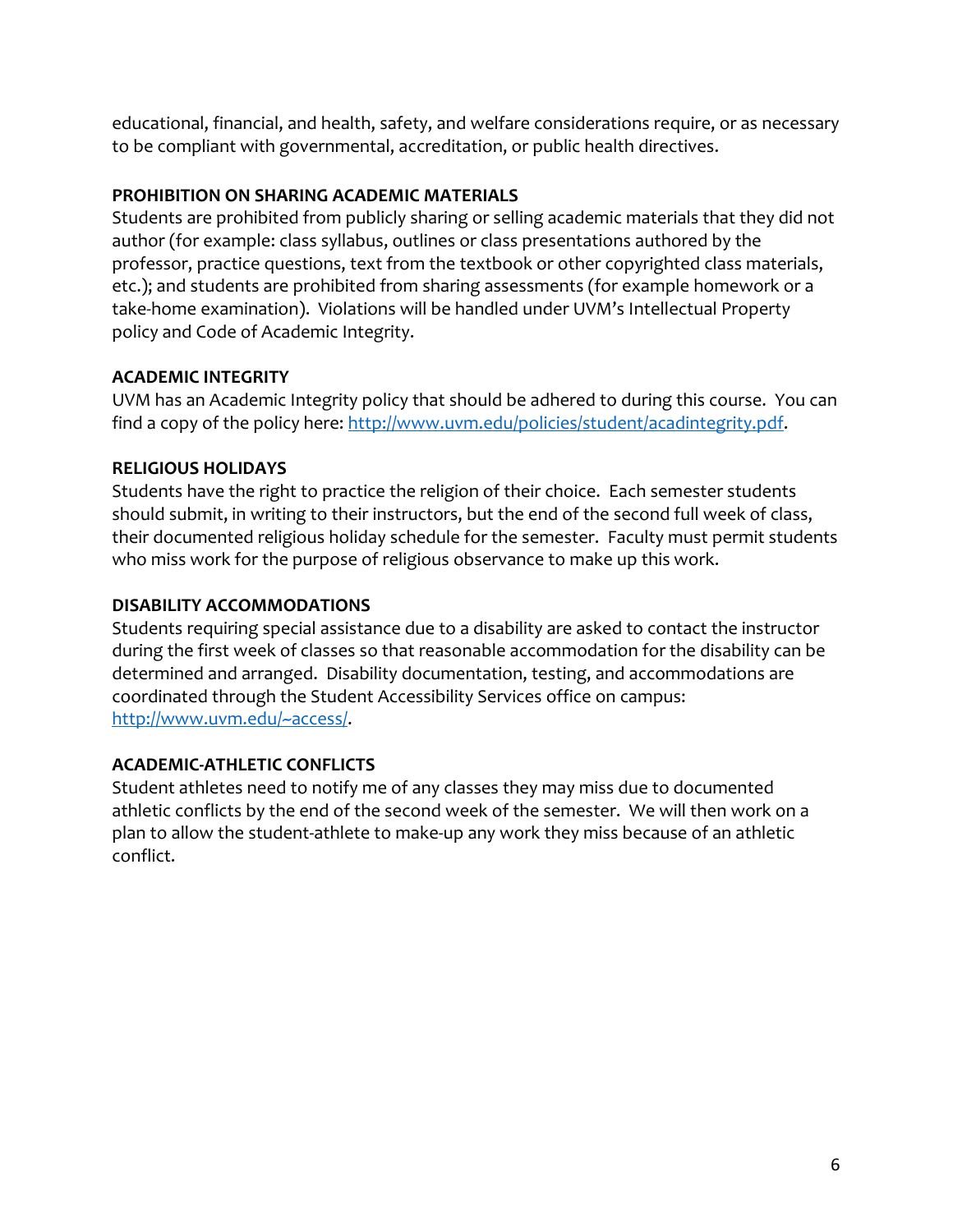# **SCHEDULE**

| <b>Date</b> | <b>Topic</b>          | Reading                                                            | <b>Assignments Due</b> |
|-------------|-----------------------|--------------------------------------------------------------------|------------------------|
| Sept. 1     | Introductions/        | No Readings for today                                              |                        |
|             | What Are your         |                                                                    |                        |
|             | Goals?                |                                                                    |                        |
| Sept.       | Process of            | ACEND's website on applying to                                     |                        |
| 8           | Applying to           | Dietetic Internships:                                              |                        |
|             | Grad                  | http://www.eatrightpro.org/resourc                                 |                        |
|             | School/Dietetic       | es/acend/students-and-advancing-                                   |                        |
|             | Internship            | education/dietetic-internship-match-                               |                        |
|             |                       | students                                                           |                        |
|             | Emailing a            |                                                                    |                        |
|             | program               |                                                                    |                        |
|             | director              |                                                                    |                        |
| Sept.       | What Do You           | https://markmanson.net/life-                                       | Self-Reflection 1      |
| 15          | Want?                 | purpose                                                            |                        |
| Sept.       | Program/Job           | Read through the program websites<br>$\overline{\phantom{0}}$      |                        |
| 22          | Search                | or job postings for five programs or                               |                        |
|             |                       | jobs you're interested in. Organize                                |                        |
|             |                       | their application requirements,                                    |                        |
|             |                       | deadlines, contact person, etc.                                    |                        |
| Sept.       | <b>Resume Writing</b> | <b>Explore UVM Career Service's</b>                                | Self-Reflection 2      |
| 29          |                       | Resume Page -                                                      |                        |
|             |                       | http://www.uvm.edu/~career/?Page                                   |                        |
|             |                       | =resume.html&SM=jobsubmenu.ht                                      |                        |
|             |                       | ml                                                                 |                        |
| Oct. 6      | LinkedIn Profile      | Career Center's LinkedIn Module on                                 |                        |
|             | <b>Building</b>       | Blackboard                                                         |                        |
| Oct. 13     | Peer Review of        | "Job Hunting in the Digital Age" -<br>$\qquad \qquad \blacksquare$ | <b>Resume Draft 1</b>  |
|             | Resume                | Tara Siegel Bernard                                                | Due                    |
|             |                       | Assigned peer-review resume                                        |                        |
| Oct.        | <b>Stress</b>         | Read through UVM's Living Well                                     | LinkedIn Profile       |
| 20          | Reduction             | website:                                                           | <b>Due</b>             |
|             | Techniques            | http://www.uvm.edu/~chwb/livingw                                   |                        |
|             |                       | ell                                                                |                        |
|             |                       | Lindsay Foreman guest speaker<br>$\overline{\phantom{a}}$          |                        |
|             |                       | from Living Well                                                   |                        |
| Oct.        | Personal              | Successful statement example<br>$\qquad \qquad \blacksquare$       | <b>Resume Final</b>    |
| 27          | Statement and         | Resources from Cal Berkeley for<br>$\frac{1}{2}$                   | <b>Draft Due</b>       |
|             | Cover Letter          | personal statement writing:                                        |                        |
|             | <b>Writing Part 1</b> | https://career.berkeley.edu/Grad/Gra                               |                        |
|             |                       | dStatement                                                         |                        |